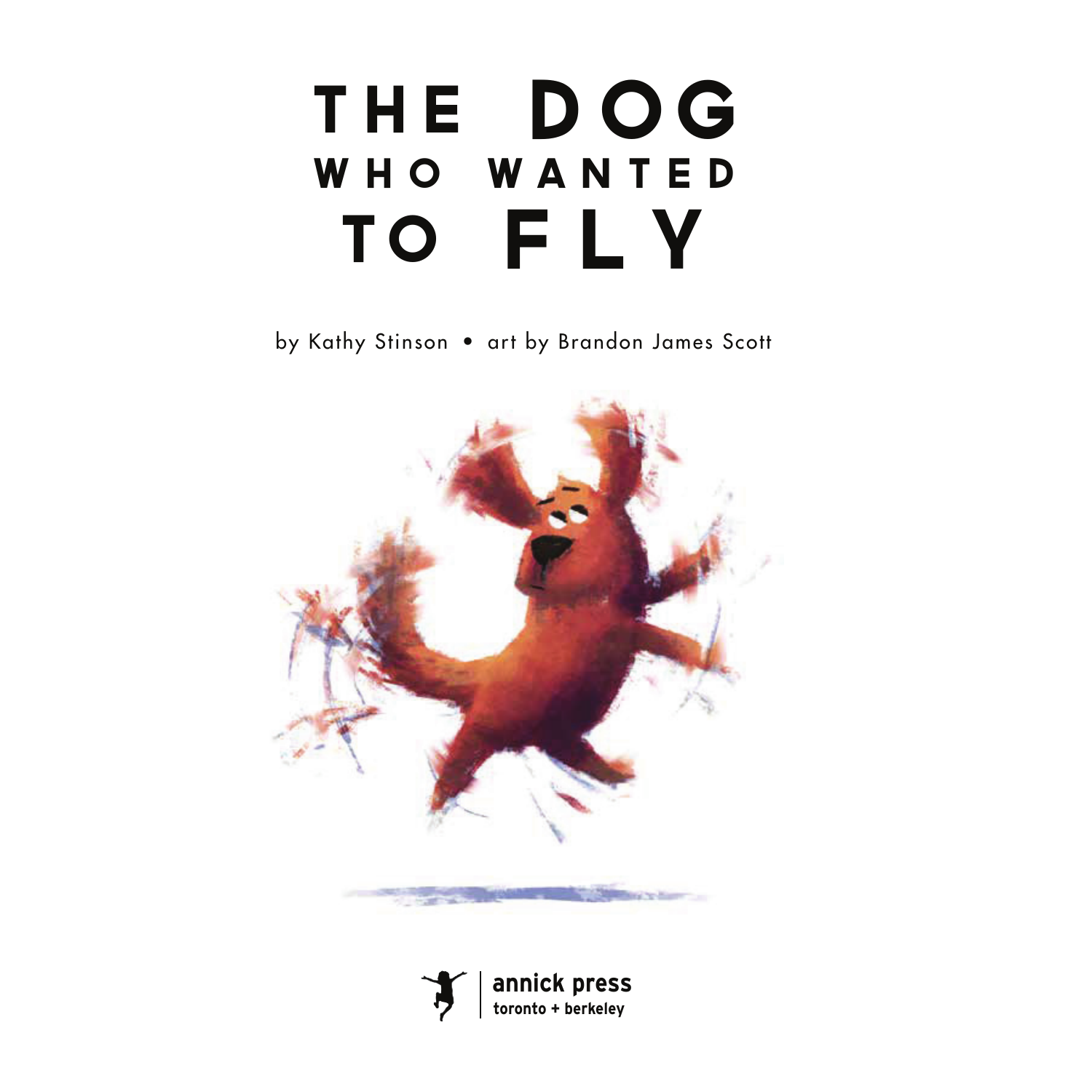© 2019 Kathy Stinson (text) © 2019 Brandon James Scott (illustrations)

Designed by Alexandra Niit

Annick Press Ltd.

All rights reserved. No part of this work covered by the copyrights hereon may be reproduced or used in any form or by any means—graphic, electronic, or mechanical—without the prior written permission of the publisher.

We acknowledge the support of the Canada Council for the Arts and the Ontario Arts Council, and the participation of the Government of Canada/la participation du gouvernement du Canada for our publishing activities.<br>
Financial by the Financia participation and a convenience of the CONN CONSEL DES ARTS DE L'ONTARIO

Funded by the Financé par le Government<br>of Canada gouvernement<br>du Carada



an Ontario government agency un organisme du gouvernement de l'Ontario

Cataloging in Publication

Stinson, Kathy, author

The dog who wanted to fly / by Kathy Stinson ; art by Brandon James Scott.

Issued in print and electronic formats.

ISBN 978-1-77321-280-7 (hardcover).--ISBN 978-1-77321-282-1 (HTML).--

ISBN 978-1-77321-281-4 (PDF)

I. Scott, Brandon, 1982-, illustrator II. Title.

PS8587.T56D64 2019 jC813'.54 C2018-905056-X

C2018-905057-8

Published in the U.S.A. by Annick Press (U.S.) Ltd. Distributed in Canada by University of Toronto Press. Distributed in the U.S.A. by Publishers Group West.

Printed in China

www.annickpress.com www.kathystinson.com www.brandonjamesscott.com

Also available as an e-book. Please visit www.annickpress.com/ebooks.html for more details.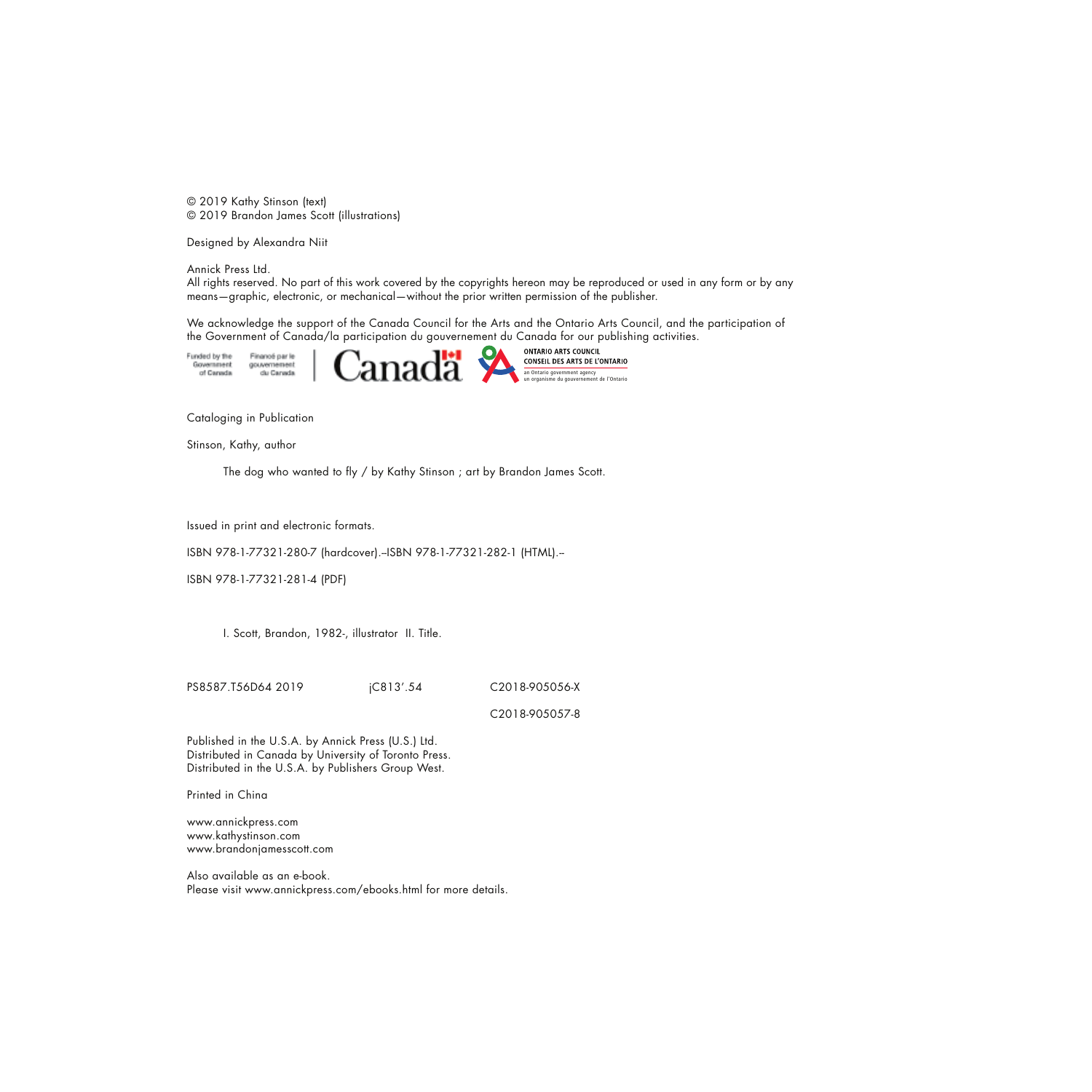To Georgia  $-K.S.$ 

For Perley James. Never stop wanting to fly. —B.J.S.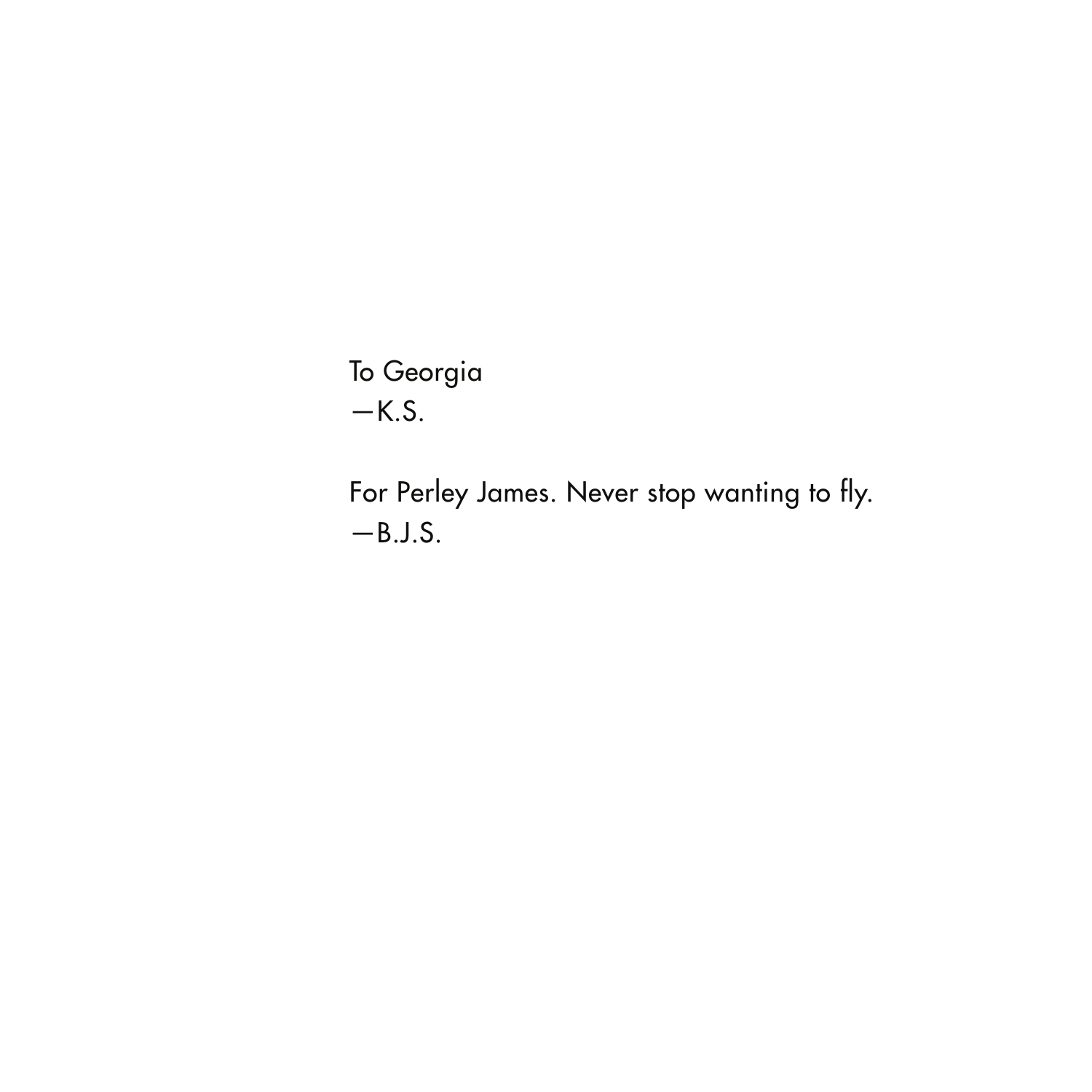Zora stared at a squirrel chittering on the fence.

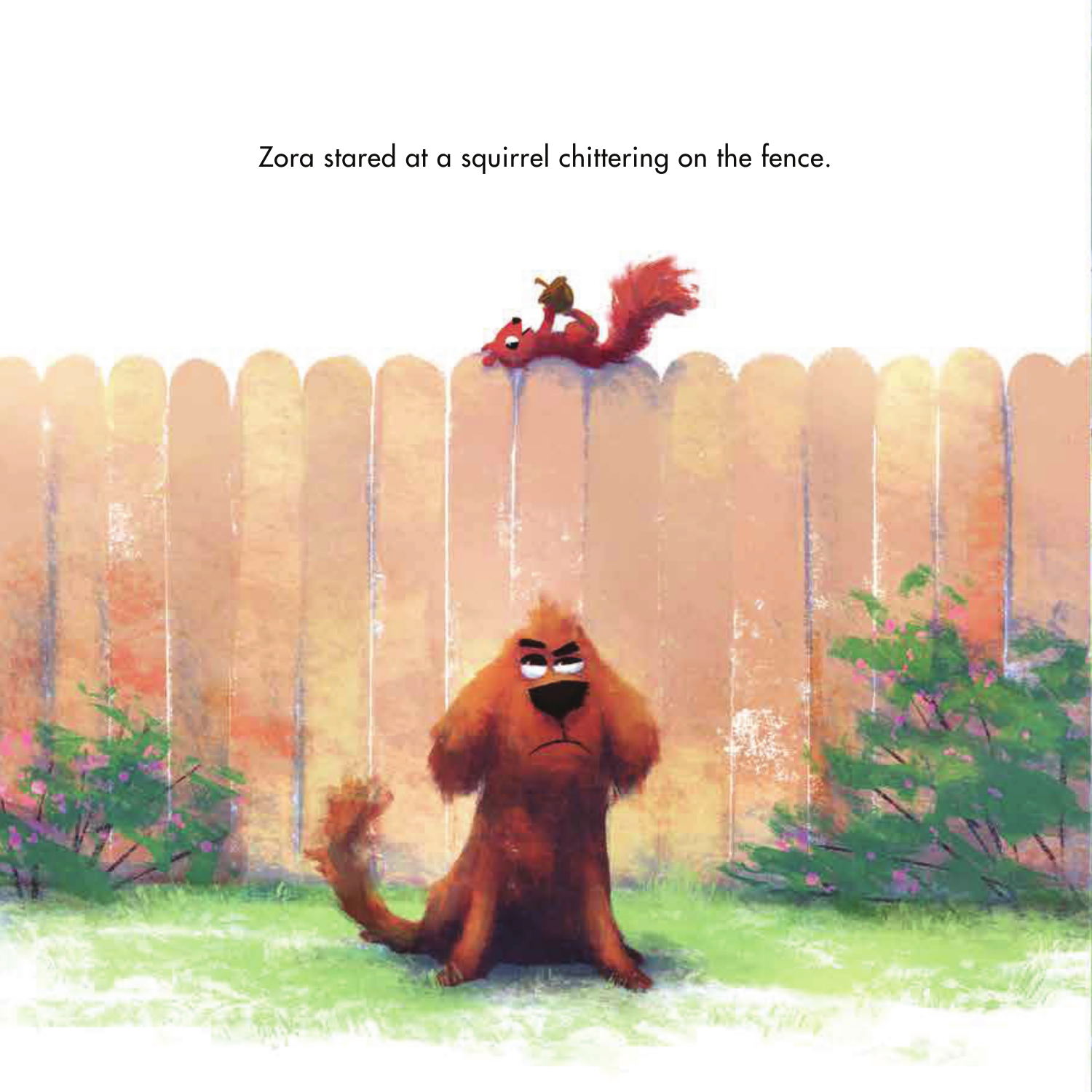When the squirrel ran, Zora ran too. Not fast enough. She was *never* fast enough. *Chitterchitterchitterchitterchitter!* "If only I could fly," Zora said. "*Then* I could catch that squirrel!"

CHITTER!

CHITTER!

CHUTTER!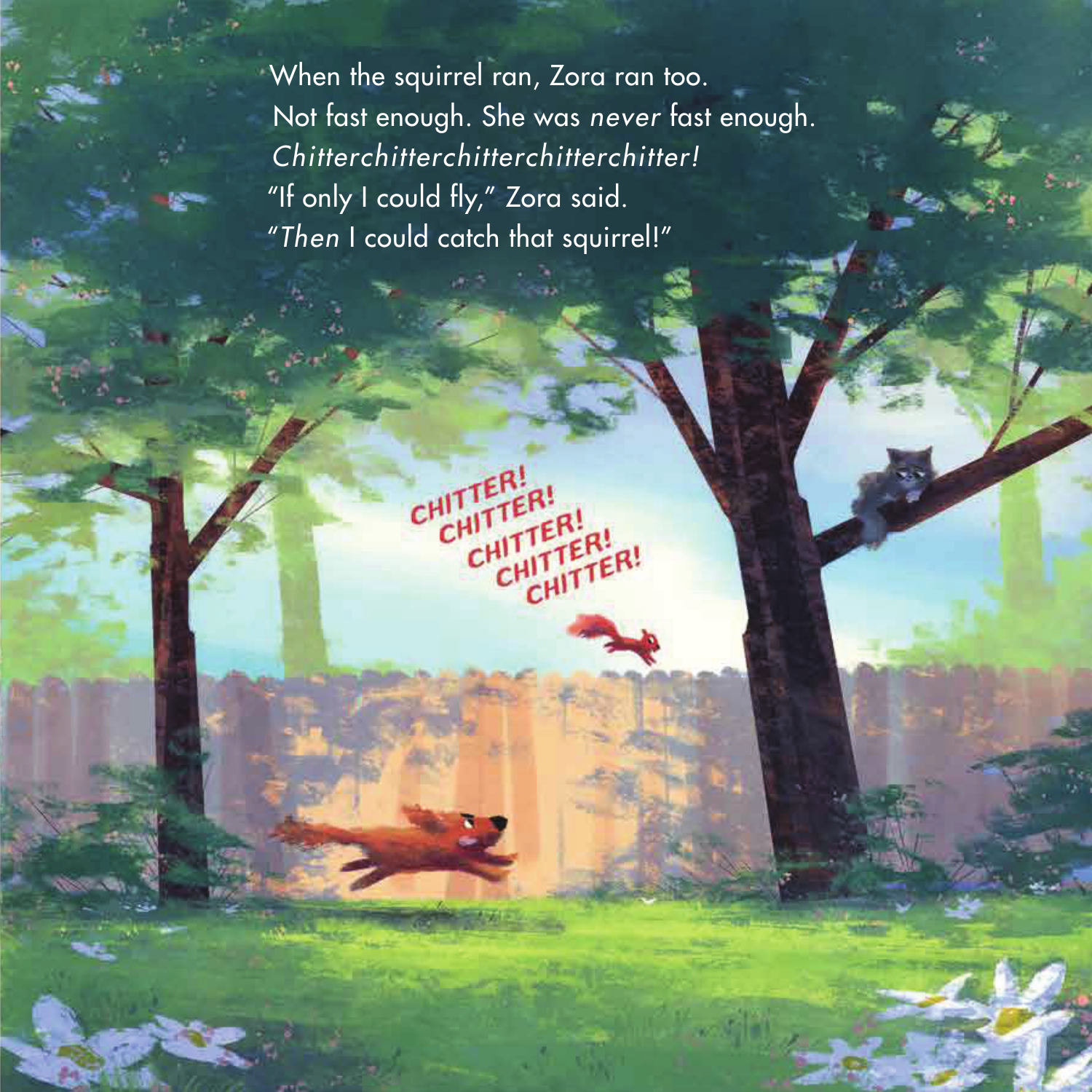Tully said, "Dogs can't fly."